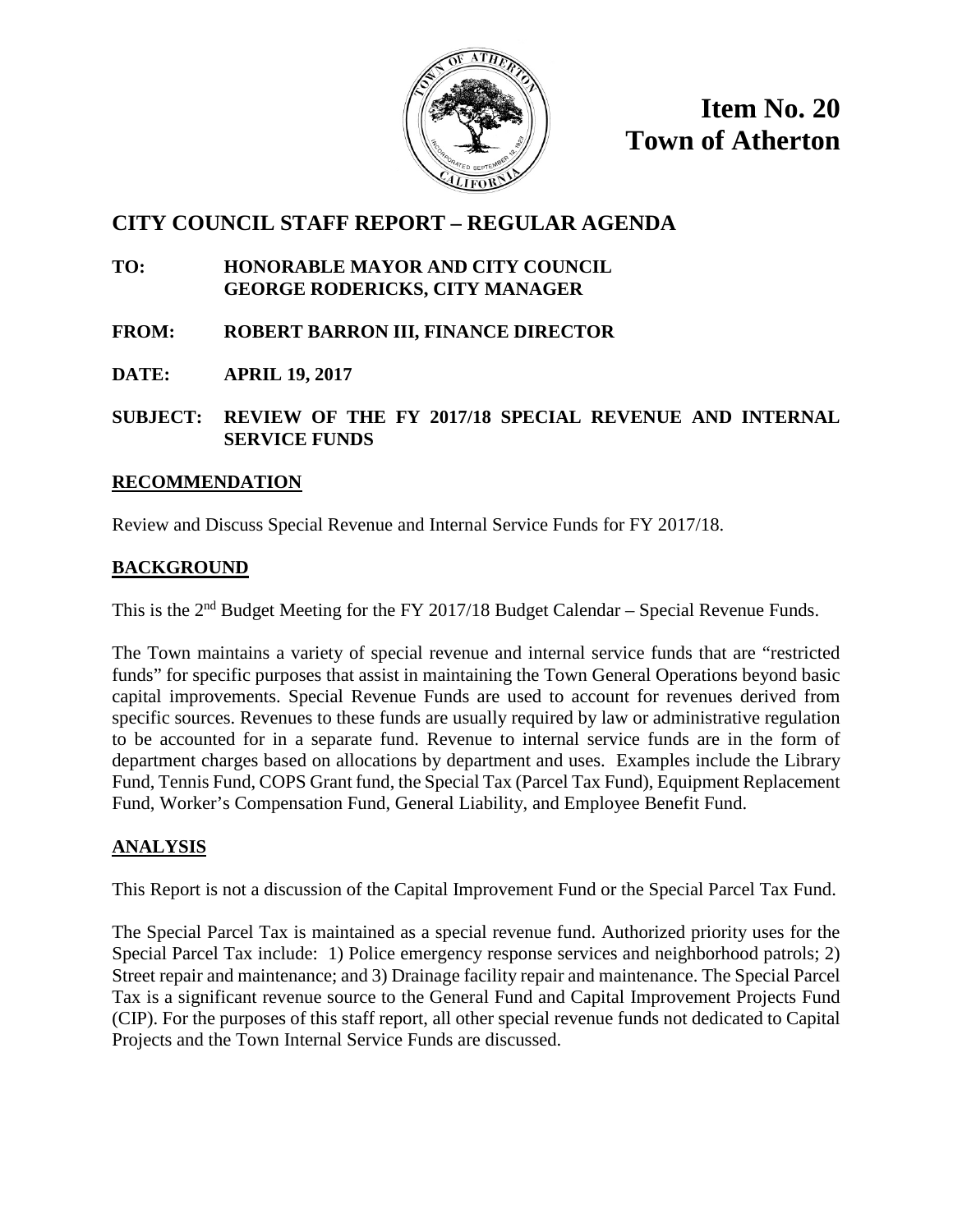*Discussion of the Special Parcel Tax (revenue and percentage tax allocations) is scheduled for the June 7 Study Session and discussion of the Capital Improvement Fund is set for the May 3 Study Session.*

# **LIBRARY FUND**

#### **REVENUES**

The Town is a member of the San Mateo County Library JPA system. The Library is funded through property taxes that are collected and allocated to library services. Under the JPA, jurisdictions are permitted to retain excess funds generated from the local property taxes as long as the basic library services are met. Over the years there has been an accumulation of excess revenue within the Atherton Library Fund. The excess revenue, called "Donor Funds," can be used to augment library services and/or fund future library needs such as capital infrastructure. These excess donor funds are committed as the primary funding source for the design and construction of the new Atherton Library as well as extended library hours of operation, utilities and maintenance costs.

The anticipated FY 2016/17 ending balance for the Library Fund is \$11,428,635. Funds are held in trust in part by the Town and the County of San Mateo. Of that amount, the Town holds \$5,902,489 and the County holds \$5,526,146. The County holds all future donor funds. The projected Library Fund Revenue (donor funds) for FY 2017/18 is \$1,295,000. The estimated available funding for FY 2017/18 is \$12,723,635.

#### **EXPENDITURES**

For FY 2017/18, staff has allocated \$5,904,600 for the Library's share of the Civic Center Project. Remaining allocations include \$54,600 is for operations, utilities and maintenance costs. Additional funds have been added to the maintenance budget to accommodate some additional maintenance costs, custodial costs, and utilities as the Town prepares for the phasing of the project.

The estimated design and construction cost for the Library is \$16,150,185. There are additional "other costs" within the Cost Model Manager (IT, Inspections, Testing, Utilities, FF&E, Moving/Staging, etc.) that are attributable to the Library making the total estimated cost \$16.9 million. These costs estimates are "all-in" from the beginning of the project to the end – e.g. some of these costs have already made their way through the fund in FY 2014/15 and FY 2015/16.

It is anticipated that the Civic Center "project years" will include FY 2018/19 and FY 2019/20. Staff anticipates that there will be sufficient funds available through the project years within the Library Fund to pay for the project needs.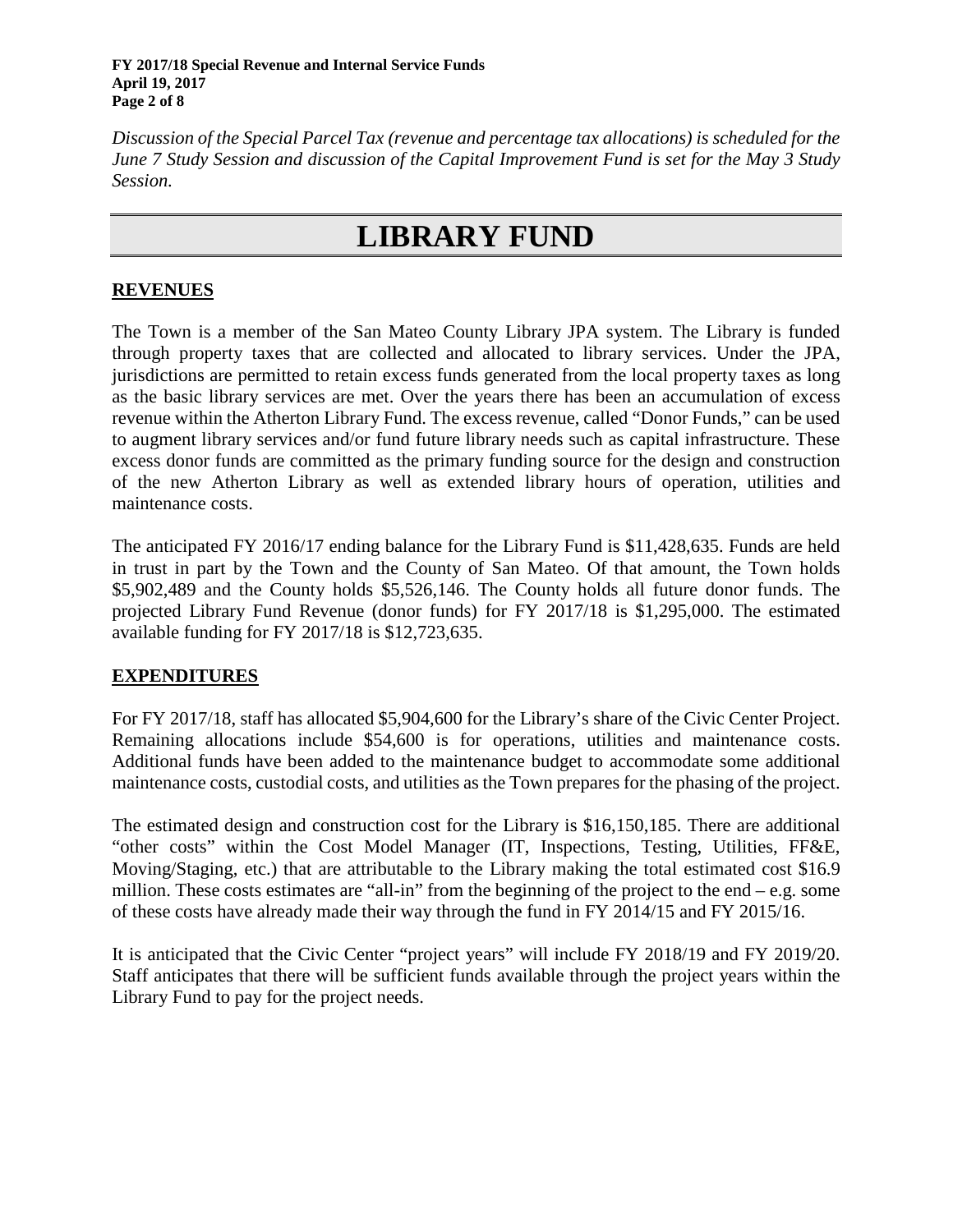# **OTHER RESTRICTED FUNDS**

The Town maintains a variety of special revenue and internal service funds that are "restricted funds" for specific purposes beyond basic capital improvement. Revenue to internal service funds are in the form of department charges based on allocations by department and uses.

### **TENNIS FUND**

Projected revenues total \$47,050 with a majority of this revenue attributable to the facility management servies contract with Player Capital. The Town entered into a mangement services contract with Player Capital on September 2014. Staff believes that this management services agreement continues to meet the needs of the community and provides additional revenue to the Park. Player Capital Tennis is the exclusive provider of tennis lessons and clinics and serves as facility manager through the online court reservation system. The purchase of tennis keys by residents and non-residents provides annual revenue of approximately \$6,500. The Town currently charges \$50 for Atherton Residents per tennis key and \$200 for non-residents. Each January, new tennis keys go on sale for the new court locks that go in place in February.

For FY 2017/18, the Town anticipates expenditures of \$76,000. This includes \$6,000 for contract maintenance services for MCE and \$2,000 for building security upkeep. The Town is anticipating to resurface and restripe 6 Tennis courts in FY 2017/18. However, as the Council is aware, there has been a proposal to turn on of the courts into a clay court. Capital expenses would be reduced accordingly if the Council accepts the proposal.

Included in the capital costs is a plan to rehabilitate the tennis seating area at the courts and add shade. The beginning fund balance is estimated at \$117,051. The fund projects total revenues of \$47,050 to expenditures of \$76,000 for an negative revenues over expenses of (\$28,950). The FY 2017/18 ending fund balance is projected at \$88,101.

# **COPS - CITIZEN'S OPTION FOR PUBLIC SAFETY**

The COPS Office was created as a result of the Violent Crime Control and Law Enforcement Act of 1994. As a component of the Department of Justice, the mission of the COPS Office is to advance community policing in jurisdictions of all sizes across the nation. Community policing focuses on crime and social disorder through the delivery of police services that includes aspects of traditional law enforcement, as well as prevention, problem-solving, community engagement, and partnerships. In FY 1996/97, the California State Legislature created the Citizen's Option for Public Safety (COPS) Program. Funds have been available through the State of California to local entities in the form of Citizen's Option for Public Safety (COPS) Grant. The Town receives \$100,000 per year from the grant. The Town uses the COPS grant for funding of sworn personnel. The Town anticipates to receive this funding on an annual basis and is used as transfer to the General Fund for funding of police sworn personnel salary related expenditures.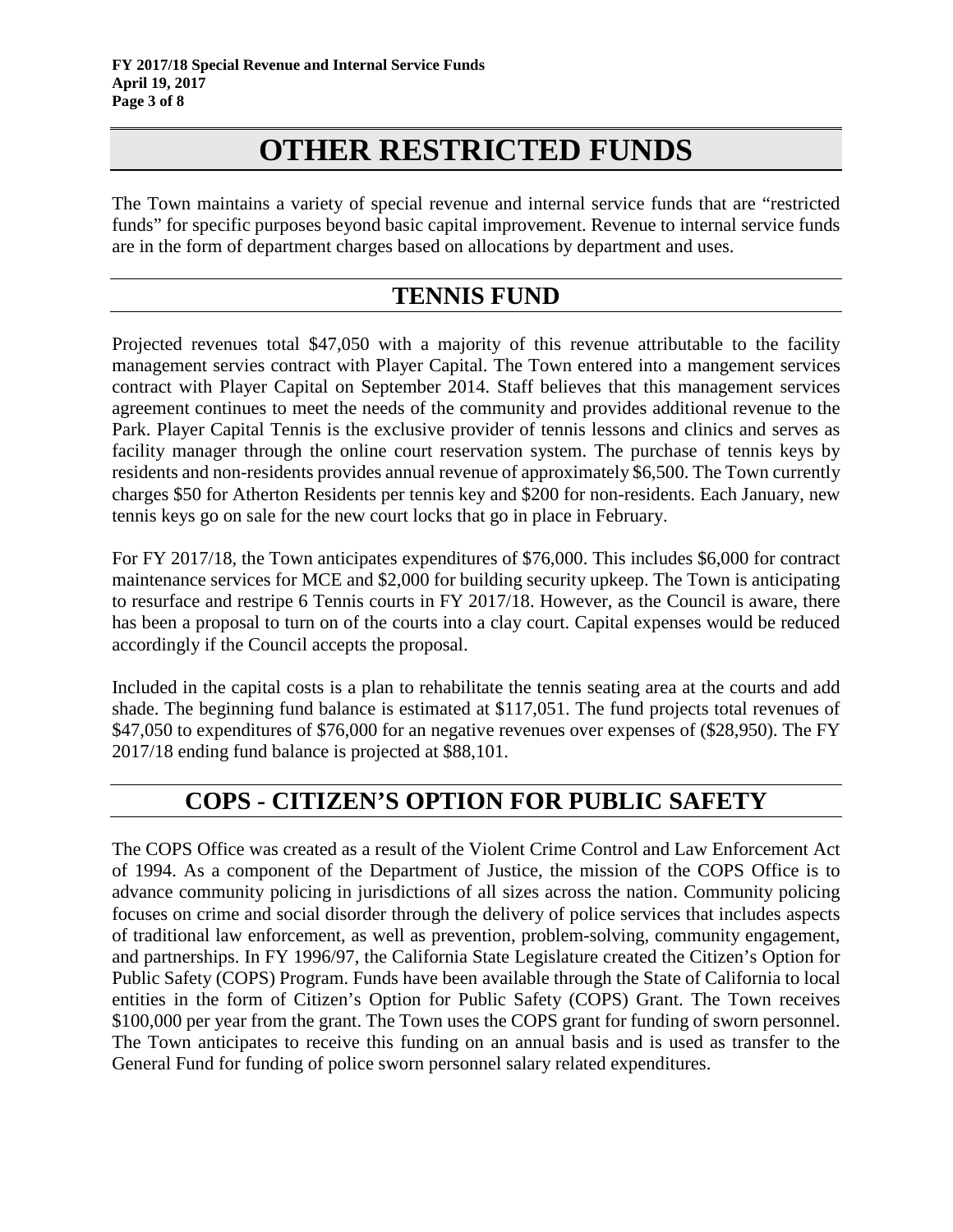# **EVANS CREATIVE DESIGN FUND**

The Evans Creative Design Fund is a bequest of Rita-Corbett-Evans to the Town. A Trust was set up to administer the funds. The funds may be used for distinctive art programming, promoting art awareness, enhancing lifelong learning, and recognizing cultural diversity within the community. In previous years, the funds were used by the Atherton Arts Committee. The Atherton Arts Foundation (AAF) is now responsible for arts programming through a budget grant request to the City Council. The AAF usually submits a budget to the Town in July for their yearly programming. Over the years the AAF has done a variety of events, as they continue to work on art acquisitions, programming, and updates to its website to entice new members.

AAF expects to increase expenses as they strive to raise artist membership, to keep the website current, and to utilize the new billing function of the membership portal. For FY 2016/17, the AAF requested \$10,745 from the Evan's Creative Design Fund. Included in the request was \$5,000 for art acquisitions to be coupled with FY 2015/16 residual of \$10,000 for art acquisitions to purchase a more expensive art piece in 2017 for the Town. Prior to the purchase of art for the Town, the AAF will obtain approval by the City Council. The AAF purchased two more plug-ins for their website in order to create an online membership portal for their website. This was done to allow for automated reminders to donors and artists that their membership is coming due. Other expenses include keeping their website current and adding new artists to programming. The beginning fund balance is estimated at \$18,572. Currently, the only revenue to the fund is interest earned. For FY 2017/18 staff expects a budget grant request of \$14,000. The FY 2017/18 ending fund balance is projected at \$4,752. It should be noted that this fund will be depleted in FY 2018/19.

# **EQUIPMENT REPLACEMENT FUND**

The Equipment Replacement Fund is an internal depreciation fund for the replacement of large assets. The Fund is essentially the Town's savings account over time to replace large equipment assets over time – such as computer equipment, software assets, vehicles, trailers, emergency equipment, etc. There are sufficient funds in the account to accommodate emergency needs as well as planned needs. Revenue to the fund comes from the allocation of costs to departmental budgets for specific equipment replacement and ultimate purchase.

The FY 2017/18 revenues total \$299,600 and the expenditures total \$259,450 for 2 police vehicle replacements (1 marked SUV, 1 unmarked vehicle, and investigative equipment) as discussed in our General Fund Operations budget study session. The total amount for the purchasing and the outfitting of the vehicles and investigative equipment is \$160,000. This includes a charge in the Police department for the purchase of future vehicles. There is an additional \$94,500 for radio expansion coverage throughout the Town and replacement of department tasers.

Assets purchased from the Equipment Replacement Fund have been saved for over several budget cycles in anticpation of replacement need.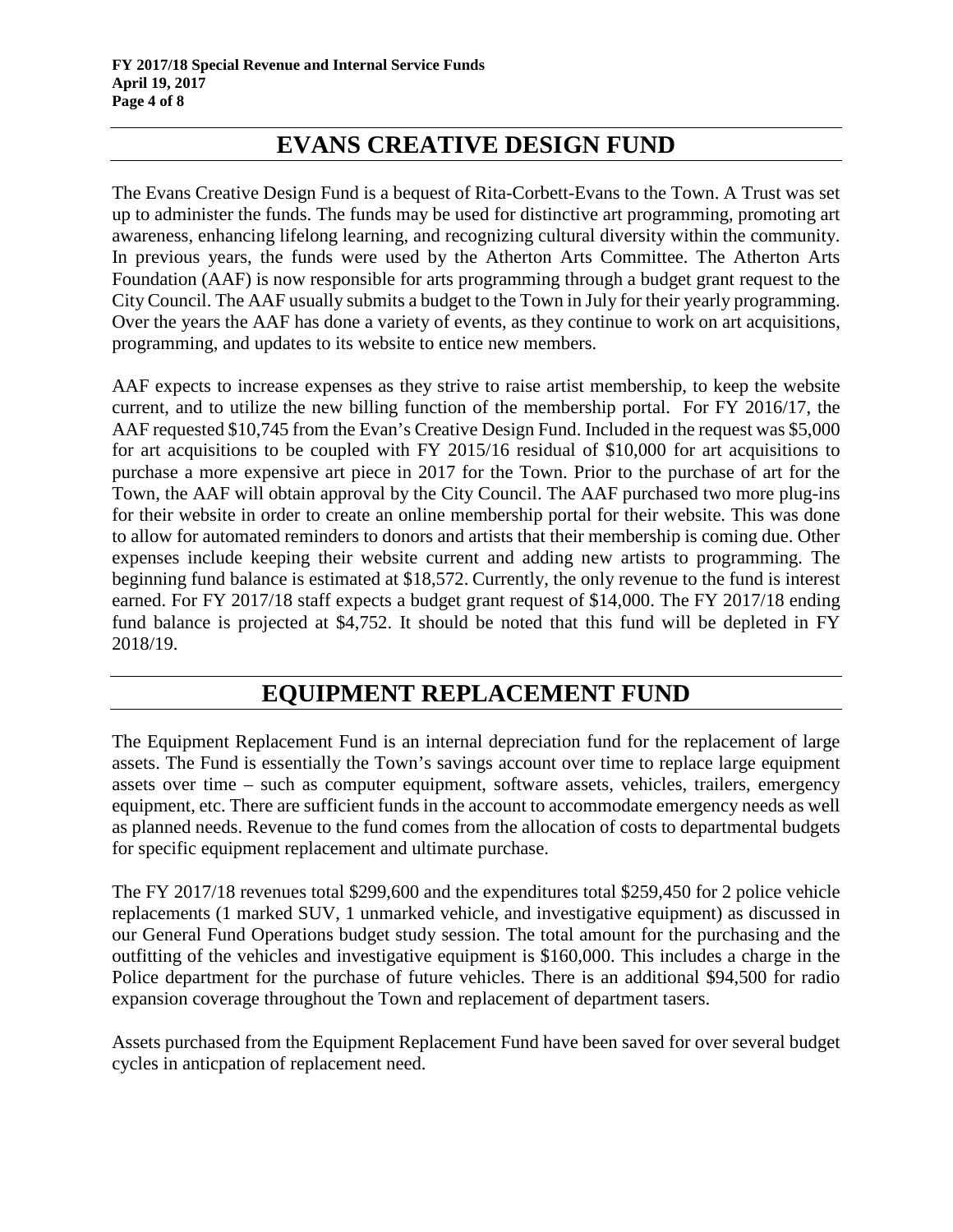**FY 2017/18 Special Revenue and Internal Service Funds April 19, 2017 Page 5 of 8**

| <b>Request</b>                                     | <b>Amount</b> | <b>Description</b>                                                                           |
|----------------------------------------------------|---------------|----------------------------------------------------------------------------------------------|
| <b>1. Tasers -30</b>                               | \$41,000      | Replace Tasers (replacing all departmental<br>Tasers out of warranty $-4$ years old or more) |
| 2. Camera-HP Park                                  | \$7,500       | Installation of a camera at HP park at the<br>pedestrian bridge.                             |
| 3. Backup transmission<br>antennae                 | \$5,000       | Relocate our backup transmitter from APD to<br><b>MPPD</b>                                   |
| 4. Expanded reception<br>areas for radio<br>system | \$41,000      | Improvement of PD radio signal reception<br>throughout the Town                              |
| Total Amount                                       | \$94,500      |                                                                                              |

In the current FY 2016/17 the Public Works Department is replacing the the current 2001 Dodge pickup truck. This vehicle is fifteen years old and in need of replacement. The department has tried to delay replacement as it is trying to get the most out of the vehicle prior to replacement. The Town Arborist currently uses this vehicle for site and inspection visits throughout the community. This is a planned vehicle replacement and the Department has been charged over time for the replacement cost. Other expenditures include Springbrook Financial Software upgrade expense and continued charges for future vehicle and equipment charges for Police and Public Works Departments. The beginning fund balance is estimated at \$604,097. The FY 2017/18 ending fund balance is projected at \$644,247.

# **WORKERS' COMPENSATION FUND**

The Workers' Compensation Fund accounts for the cost and expense of managing the workers' compensation program through the Town's risk pool insurer Cities Group. Also within this fund are costs related to risk management and prevention – safety training, educational materials and accident prevention programs. The Workers' Compensation Policy is to fully fund all recognized liability. Each member of the JPA contributes a workers' compensation assessment to the JPA. These assessments or contribution rates are calculated annually based on agency claims history and any increases in loss recovery due to excessive claims losses.

The Workers' Compensation Fund tracks expenditures for workers' compensation expenses across the various departments. Each department is charged an allocation of the expense based on personnel within each department. Departmental costs are different not only due to the number of employees within the department but also the type of employee – public works, administrative, public safety, etc. – and anticipated risk exposure.

As of April 2017 the Town's Workers' Compensation Claim Reserve is negative \$259,410. This means the Town paid out more claims than available assessment contributions made to the JPA. Cities Group requires that the Town maintain an equity reserve of at least \$97,730 (per recent actuarials). Failure to maintain this reserve on an annual basis results in a separate amortized assessment beyond normal contributions. To replenish the required equity reserve, the Town needs to make an allocation of \$357,140. The allocation of \$357,140 will allow the Town to reestablish an equity reserve of \$97,730. The reserve equity is for contributions not committed to known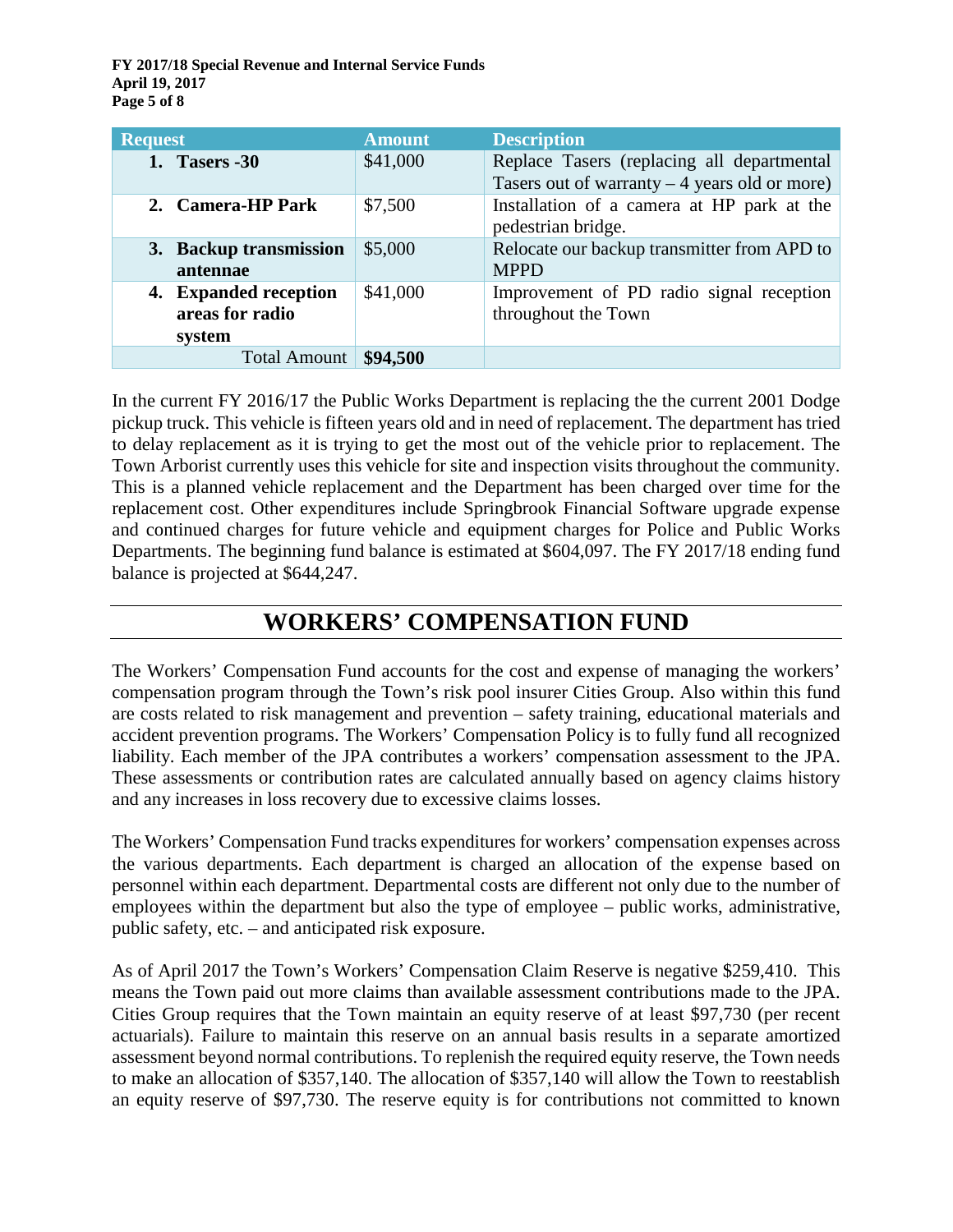#### **FY 2017/18 Special Revenue and Internal Service Funds April 19, 2017 Page 6 of 8**

liability. As a public agency, the Town is "self-insured" as part of a risk pool. The Town also maintains an active risk management program; nevertheless, recent workers' compensation claims have a direct impact on the Town's costs. There are approximately 10 open claims from the past several years that have incurred a reserve claims cost of approximately \$337,804. Some of the claims are major and some are minor.

Staff believes it is prudent that each year the Town review and reestablish the minimum equity reserve. Staff recommends that it is sensible to monitor and increase workers' compensation reserves within the workers' compensation fund to allow the Town to build up reserves and weather the typical cycle of workers' compensation claims.

Based on claims history, staff has increased the rate charged against the Police Department from 9% in the current fiscal year to 10% for FY 2017/18 to recover the Town's self-insured negative equity reserve and recent increase in claims. The miscellaneous employee's rate remained the same at 4% of salary costs. Total workers' compensation charges increased \$39,835 to a total of \$332,082 to recapture losses in self-insured claims.

Projected revenues to the fund are \$333,625 and expenditures for FY 2017/18 total \$200,138. This includes the FY 2017/18 JPA assessment of \$194,285 and safety compliance expense of \$5,853. This produces revenue over expenditures of \$200,138. Since the Town has experienced underfunded reserves over the years within the JPA, the revenue to the Fund will allow a build-up of net assets in the event claims losses change over time. Within the budget is the transfer in of \$357,140 from the General Fund for the replenishment of the Town's reserve equity.

# **GENERAL LIABILITY FUND**

The General Liability Fund accounts for the insurance cost of liability claims and property losses. The Town is part of an insurance pool administered through the Association of Bay Area Governments (ABAG). The activities within this Fund provide for expenses related to general liability insurance, employment practice insurance and self-insured retention claims. Total internal service charges from the General Fund for FY 2017/18 are estimated at \$261,612. The total FY 2017/18 expenditures for this fund are \$261,612 of which includes self-insurance retention expense of \$100,000 that allows the payout of 4 claims at \$25,000 per claim and is a requirement of the JPA. The Town does not anticipate expending retention expenses for 4 claims in the fiscal year, however, the amount is required to be established by the JPA.

For the past several years, the Town's liability insurance expense with the ABAG JPA has seen decreases. Total liability and employment practice coverage is estimated to be \$161,612, with estimated liability insurance expenses of \$125,616. The Town *liability and employment insurance expense* for the current FY was \$144,845 to a budget of \$176,123. Total current claim retention expense for the FY is \$6,966. The FY 2017/18 ending fund balance is projected at \$479,031.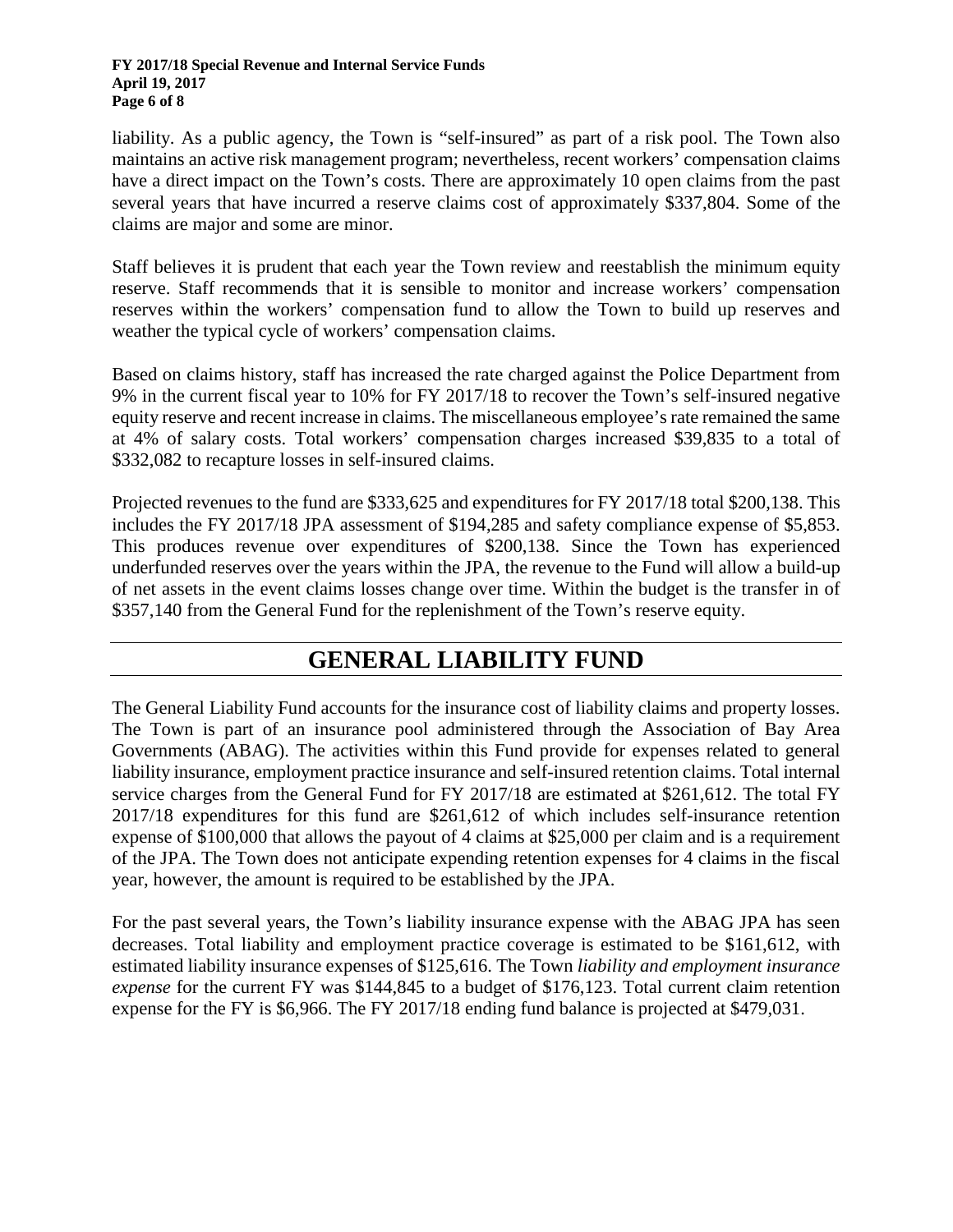### **EMPLOYEE BENEFITS FUND**

The Employee Benefits Fund tracks expenditures across various departments for employment, unemployment, retirement, and healthcare benefits. Revenue to the fund comes through charges allocated back to each departmental budget based on number and type of personnel within each department.

Revenues to the Fund for FY 2017/18 total \$716,414. Expenditures for FY 2017/18 total \$597,886. Most of this expenditure is the \$490,698 "pay as you go" retiree health care benefit contributions. This an approximate 10% increase over the current year budgeted expenditures of \$447,253.

Within this fund is also employee benefits charge of \$81,808. This is a charge of 1% to 2% of the General Fund operational departments salary expense that is allocated for personal leave contributions of sick, vacation, and holiday pay. This is used for accruals of compensated absences for the Town as they reside in this Fund. The Town has a total compensated absences balance of \$628,116. Compensated absences comprise of accrued time-off, vacation and holiday pay for all employees and is recorded as a liability. These are amounts that would be liquidated or mature due to termination of Town staff.

Included within this fund is also unemployment insurance charges *if there are any future claims* charges to the Town. Any claims would be paid out of this fund. The total budgeted charge is \$47,620. During our General Fund Operations budget study session, staff recommended as a result of recent OPEB valuation that an allocation of \$92,188 be made from the General Fund to the OPEB Trust. OPEB contributions to the OPEB Trust over the past several years were a transferin from the General Fund and allocated to the Trust from the Employee Benefits Fund. The Town maintains a net OPEB asset of approximately \$3.3 million within the Employee Benefits Fund. This is in direct correlation to the Town's allocations over the past several years towards the OPEB Trust. The projected ending fund balance for FY 2017/18 for the fund is \$4,332,675.

#### **OVERALL SUMMARY**

The above represents the Special Revenue and Internal Service Funds of the Town. These Funds play a vital role in the continued operation of the Town. The Tennis Fund is becoming a self-reliant fund with the onboarding of Player Capital. The COPS grant provides \$100,000 in grant funding that the Town uses every year towards funding of sworn police personnel. The Town's Internal Service Funds provide the financing and accounting of special activities and services performed by the General Fund, the main operating fund of the Town. These funds do so on a cost reimbursement basis to account for replacement of equipment, financing of outstanding workers' compensation, and other outstanding liabilities. These funds serve as an efficient way of internally financing Town operational needs and alleviates the day-to-day tax on the General Fund. As mentioned previously, there are other special revenue funds such as the Parcel Tax, Measure A, Measure M, and Gas Tax that are funding sources that are specific to the Town's Capital Improvement Program. We will further discuss these funds when we review the 5-year capital improvement program at the May 3 Study Session.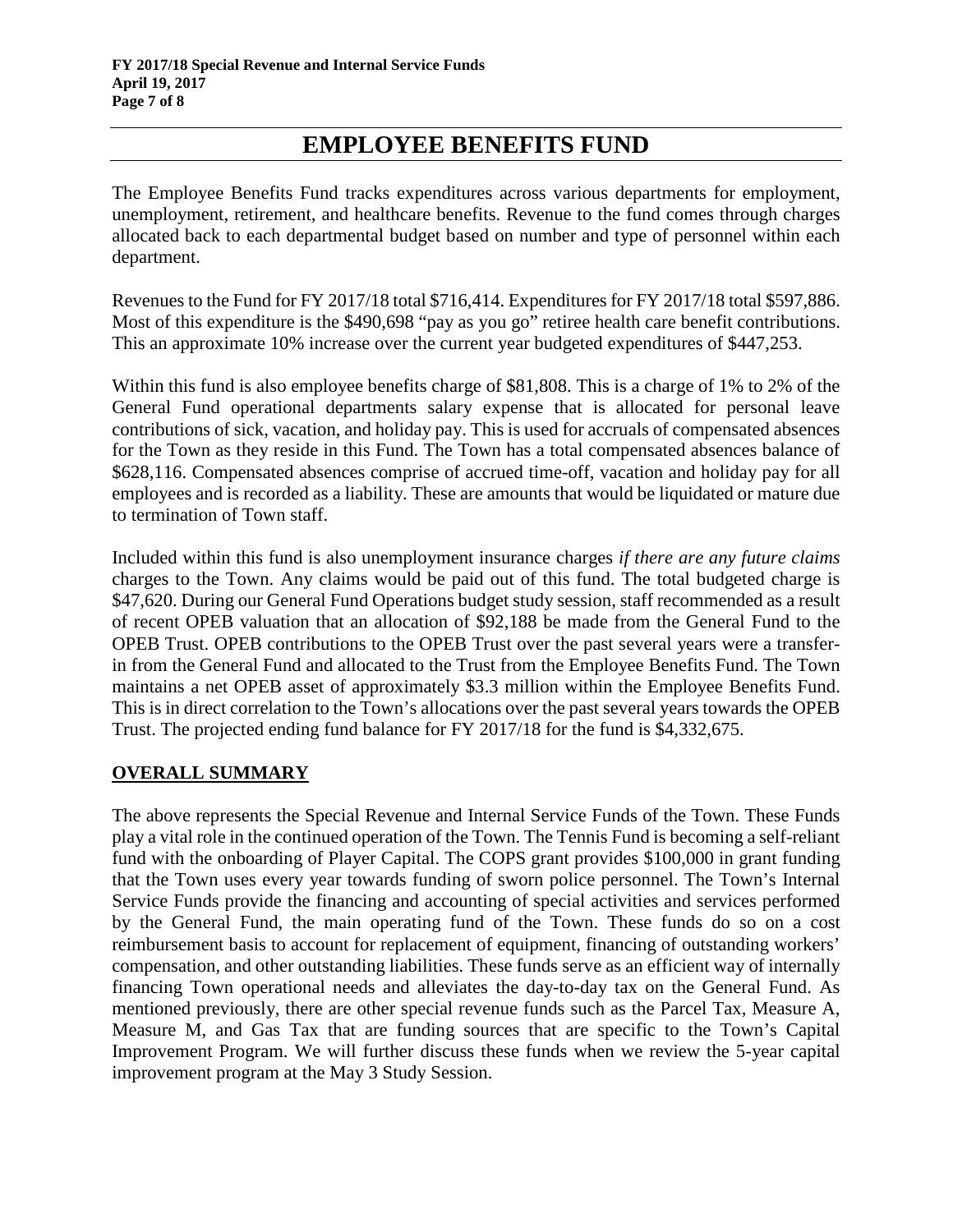**FY 2017/18 Special Revenue and Internal Service Funds April 19, 2017 Page 8 of 8**

#### **POLICY FOCUS**

This item discusses revenue and expenditure projections for special revenue and internal service funds of the Town. This is for Council review and discussion as we prepare the FY 2017/18 budget.

#### **FISCAL IMPACT**

None.

#### **PUBLIC NOTICE**

Public notification was achieved by posting the agenda, with this agenda item being listed, at least 72 hours prior to the meeting in print and electronically. Information about the project is also disseminated via the Town's electronic News Flash and Atherton Online. There are approximately 1,200 subscribers to the Town's electronic News Flash publications. Subscribers include residents as well as stakeholders – to include, but be not limited to, media outlets, school districts, Menlo Park Fire District, service provides (water, power, and sewer), and regional elected officials.

The Town maintains a Fiscal Transparency web portal and includes all budget information on its website. Links to these various areas are below:

Fiscal Transparency Web Page: <http://www.ci.atherton.ca.us/index.aspx?NID=269>

Archive of Town Budgets: <http://www.ci.atherton.ca.us/index.aspx?nid=273>

Financial Data Portal (OpenGov): <http://www.ci.atherton.ca.us/index.aspx?nid=361>

Financial Audit Archive: [http://www.ci.atherton.ca.us/Archive.aspx?AMID=39&Type=&ADID=](http://www.ci.atherton.ca.us/Archive.aspx?AMID=39&Type=&ADID)

Actuarial Valuations Archive: [http://www.ci.atherton.ca.us/Archive.aspx?AMID=61&Type=&ADID=](http://www.ci.atherton.ca.us/Archive.aspx?AMID=61&Type=&ADID)

Labor Contracts, Agreements, and Salary/Benefit Information: <http://www.ci.atherton.ca.us/index.aspx?nid=192>

#### **ATTACHMENTS**

FY 2017/18 Internal Service, Library, Tennis Funds & other special revenue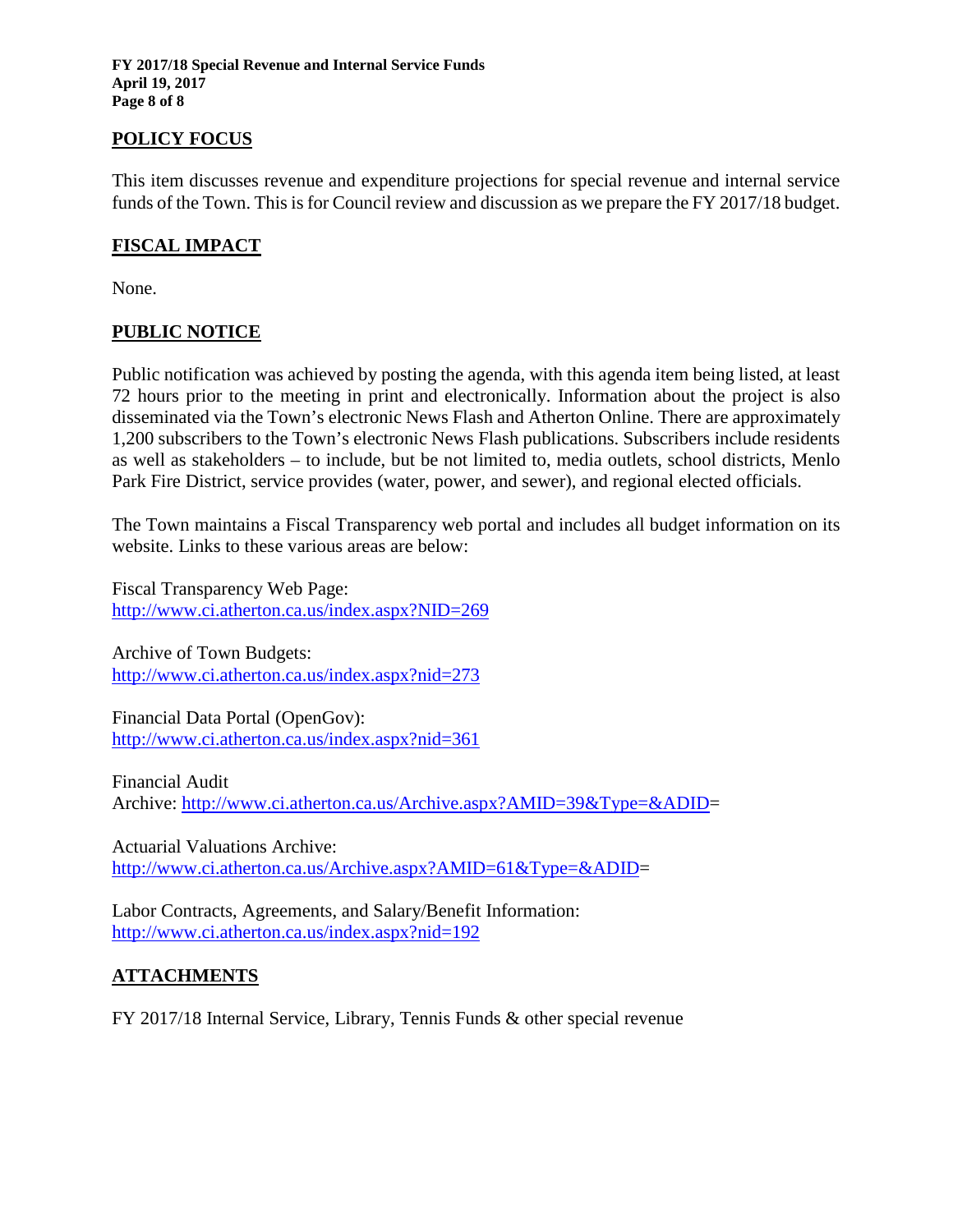# Town of Atherton Annual Operating Budget FY 2017-2018 Special Revenue Fund Library Fund

|                  |                                           |            | Proposed      | Proposed      |
|------------------|-------------------------------------------|------------|---------------|---------------|
|                  |                                           | Actual     | <b>Budget</b> | <b>Budget</b> |
| Account          | <b>Description</b>                        | 2015-2016  | 2016-2017     | 2017-18       |
| 213-00-40001-000 | <b>Secured Property Tax</b>               | 1,234,287  | 1,250,786     | 1,245,000     |
| 213-00-48001-000 | Interest Income                           | 71,816     | 50,000        | 50,000        |
|                  |                                           |            |               |               |
|                  | <b>Total Revenues</b>                     | 1,306,103  | 1,300,786     | 1,295,000     |
| 213-00-58003-000 | <b>Trans to Facilities Const-406</b>      | 192,748    |               |               |
| 213-30-52007-000 | <b>Other Legal Services</b>               |            | 5,000         |               |
| 213-30-52011-000 | <b>Contract Planner</b>                   |            |               |               |
| 213-30-52024-000 | <b>Architectural Services</b>             |            |               |               |
| 213-30-52027-000 | <b>Environmental Consulting Svs</b>       |            |               |               |
| 213-30-52031-000 | <b>Contract Maint Services</b>            | 17,913     | 21,000        | 22,000        |
| 213-30-53003-000 | <b>Building Security</b>                  |            | 250           | 500           |
| 213-30-53004-000 | <b>Facility Repair &amp; Maintenance</b>  |            | 1,200         | 1,200         |
| 213-30-53008-000 | <b>Contract Custodial Services</b>        | 4,200      | 7,800         | 9,000         |
| 213-30-53014-000 | <b>Utilities - Electricity</b>            | 10,523     | 11,000        | 12,000        |
| 213-30-53015-000 | <b>Utilities - Gas</b>                    | 578        | 1,000         | 1,000         |
| 213-30-53016-000 | <b>Utilities Water</b>                    | 2,992      | 5,200         | 5,200         |
| 213-30-53017-000 | <b>Utilities - Sewer</b>                  |            |               |               |
| 213-30-53024-000 | <b>Advertising &amp; Noticing</b>         |            | 4,000         | 2,500         |
| 213-30-53036-000 | <b>Contract Pesticid &amp; Fertilizer</b> | 95         | 1,400         | 1,200         |
| 213-30-54010-000 | <b>Other Contract Services</b>            | 500        | 631,000       | 5,850,000     |
| 213-30-55016-000 | <b>Other Supplies &amp; Materials</b>     |            |               |               |
|                  | <b>Total Operations</b>                   | 229,549    | 688,850       | 5,904,600     |
|                  |                                           |            |               |               |
|                  | <b>Total Expenditures</b>                 | 229,549    | 688,850       | 5,904,600     |
|                  | Excess (Deficiency) of Rev                |            |               |               |
|                  | Over Exp                                  | 1,076,555  | 611,936       | (4,609,600)   |
|                  | <b>Beginning Fund Balance</b>             | 10,816,699 | 11,893,254    | 12,505,190    |
|                  | <b>Ending Fund Balance</b>                | 11,893,254 | 12,505,190    | 7,895,590     |
|                  |                                           |            |               |               |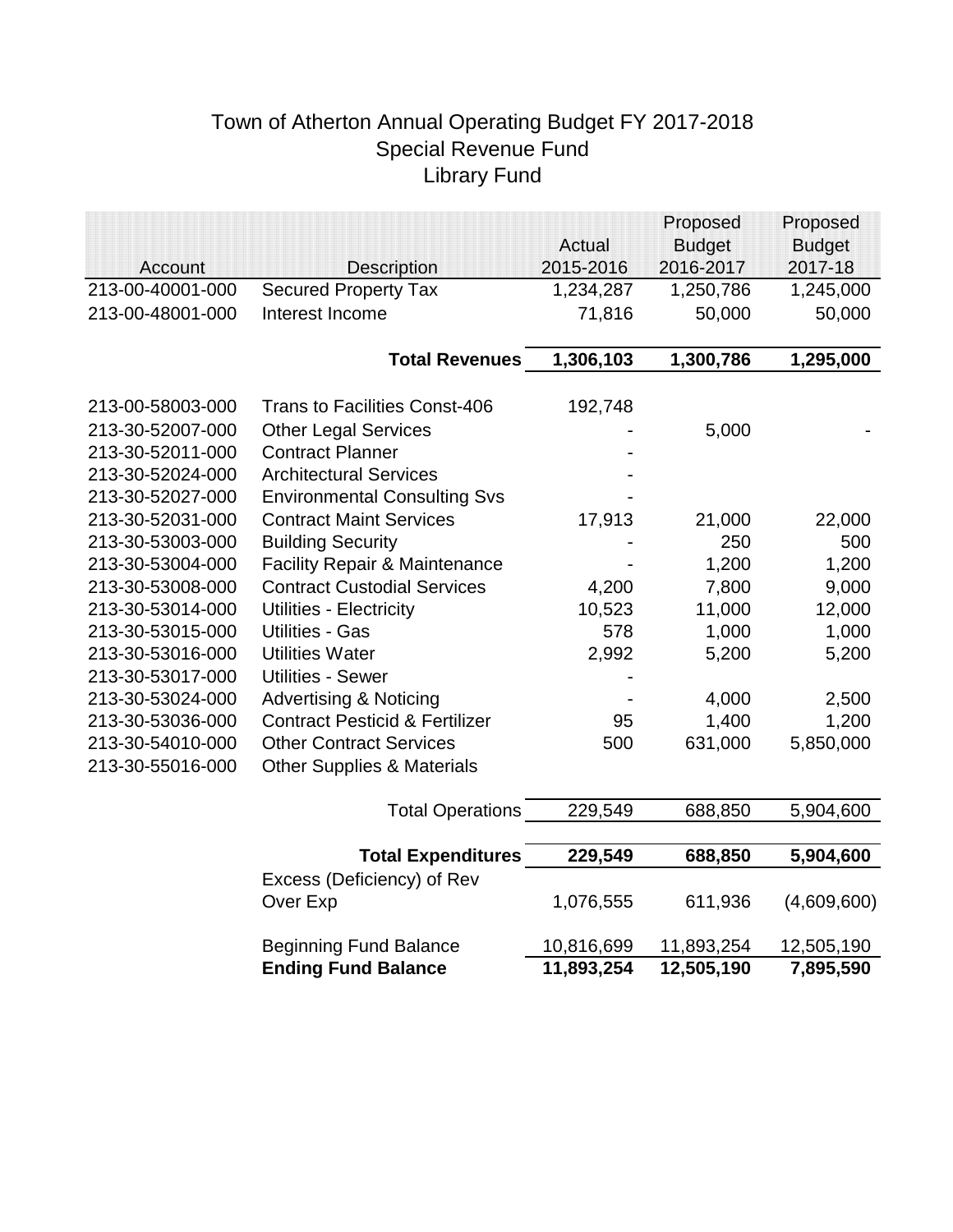# Town of Atherton Annual Operating Budget FY 2017-2018 Special Revenue Fund Tennis Fund 105

|                  |                                    |         | Adopted       | Recomm        |
|------------------|------------------------------------|---------|---------------|---------------|
|                  |                                    | Actual  | <b>Budget</b> | <b>Budget</b> |
| Account          | <b>Description</b>                 | 2015-16 | 2016-2017     | 2017-2018     |
| 105-00-47027-058 | <b>Tennis Classes</b>              | 55,000  | 40,000        | 40,000        |
| 105-00-47026-058 | <b>Tennis Keys</b>                 | 6,530   | 6,500         | 6,500         |
| 105-00-48001-058 | Interest Income                    | 649     | 200           | 550           |
| 105-00-48501-000 | Donation & contributions           |         |               |               |
|                  | <b>Total Revenues</b>              | 62,179  | 46,700        | 47,050        |
|                  |                                    |         |               |               |
| 105-58-52031-000 | <b>Contract Maint Services</b>     | 3,863   | 6,000         | 6,000         |
| 105-58-53003-000 | <b>Building Security</b>           | 3,697   | 2,000         | 2,000         |
| 105-58-53004-000 | <b>Facility Repair &amp; Maint</b> | 25,466  | 10,000        | 32,000        |
| 105-58-55012-000 | <b>Construction Materials</b>      |         | 1,000         | 36,000        |
|                  | <b>Total Operations</b>            | 33,026  | 19,000        | 76,000        |
|                  |                                    |         |               |               |
|                  | <b>Total Expenditures</b>          | 33,026  | 19,000        | 76,000        |
|                  | Excess (Deficiency) of Rev         |         |               |               |
|                  | Over Exp                           | 29,153  | 27,700        | (28, 950)     |
|                  | <b>Contribution from MALL</b>      |         |               |               |
|                  |                                    |         |               |               |
|                  | <b>Player Capital contract</b>     |         |               |               |
|                  | <b>Beginning Fund Balance</b>      | 77,151  | 89,351        | 117,051       |
|                  | <b>Ending Fund Balance</b>         | 106,304 | 117,051       | 88,101        |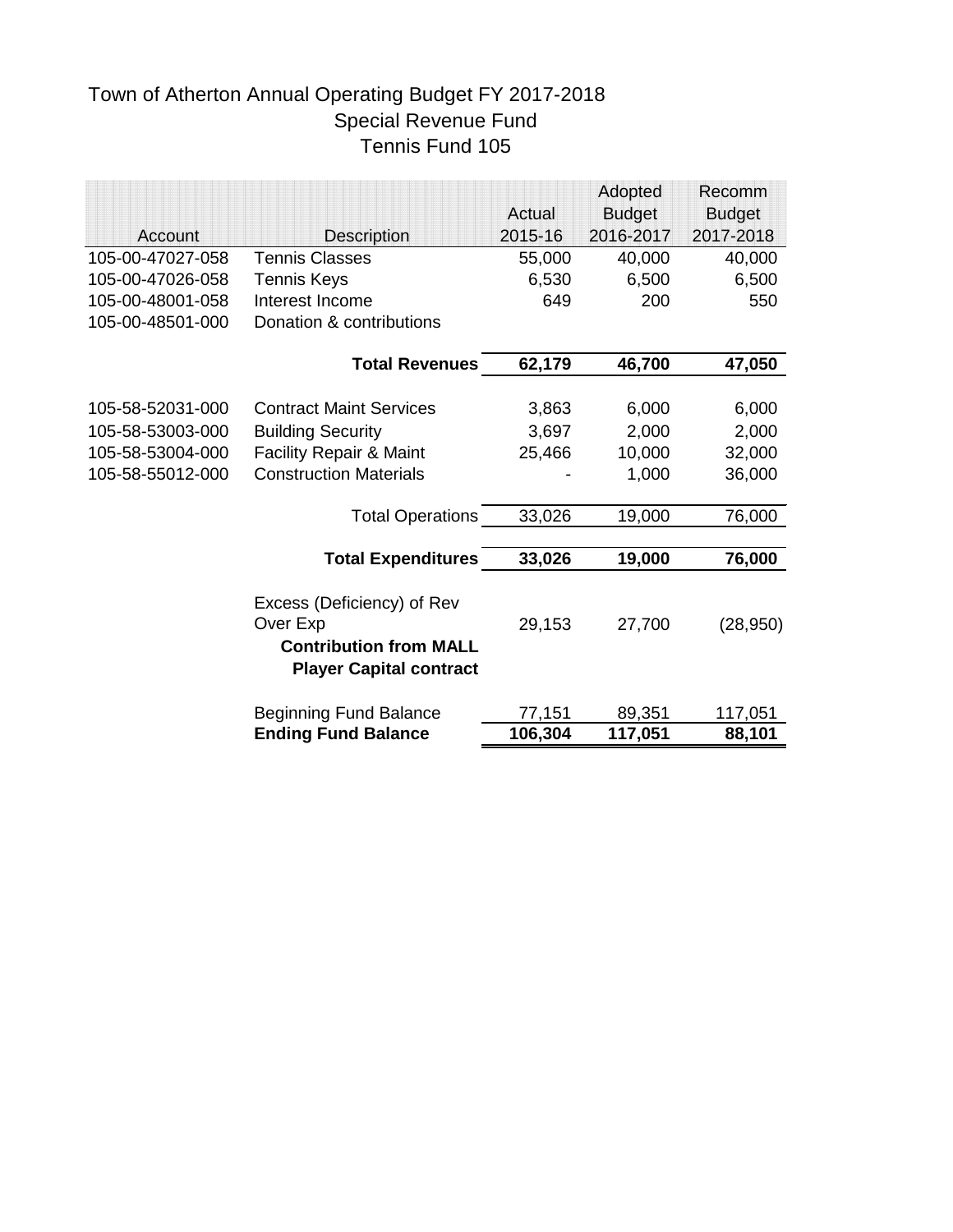# Town of Atherton Annual Operating Budget FY 2017-2018 Special Revenue Fund COPS Grant

|                  |                               |                   | Adopted                    | Proposed                   |
|------------------|-------------------------------|-------------------|----------------------------|----------------------------|
| Account          |                               | Actual<br>2015-16 | <b>Budget</b><br>2016-2017 | <b>Budget</b><br>2017-2018 |
|                  | <b>Description</b>            |                   |                            |                            |
| 209-00-45019-040 | Grant                         | 124,300           | 100,000                    | 100,000                    |
| 209-00-48001-040 | Interest Income               | 146               | 300                        | 146                        |
|                  |                               |                   |                            |                            |
|                  | <b>Total Revenue</b>          | 124,446           | 100,300                    | 100,146                    |
|                  |                               |                   |                            |                            |
| 209-40-50001-040 | Salaries related expenditures | 124,300           | 100,300                    | 100,000                    |
|                  |                               |                   |                            |                            |
|                  | <b>Total Expenditure</b>      | 124,300           | 100,300                    | 100,000                    |
|                  |                               |                   |                            |                            |
|                  | Excess (Deficiency) of Rev    | 146               |                            | 146                        |
|                  | Over Exp                      |                   |                            |                            |
|                  | <b>Beginning Fund Balance</b> | 151               | 298                        | 298                        |
|                  | <b>Ending Fund Balance</b>    | 298               | 298                        | 444                        |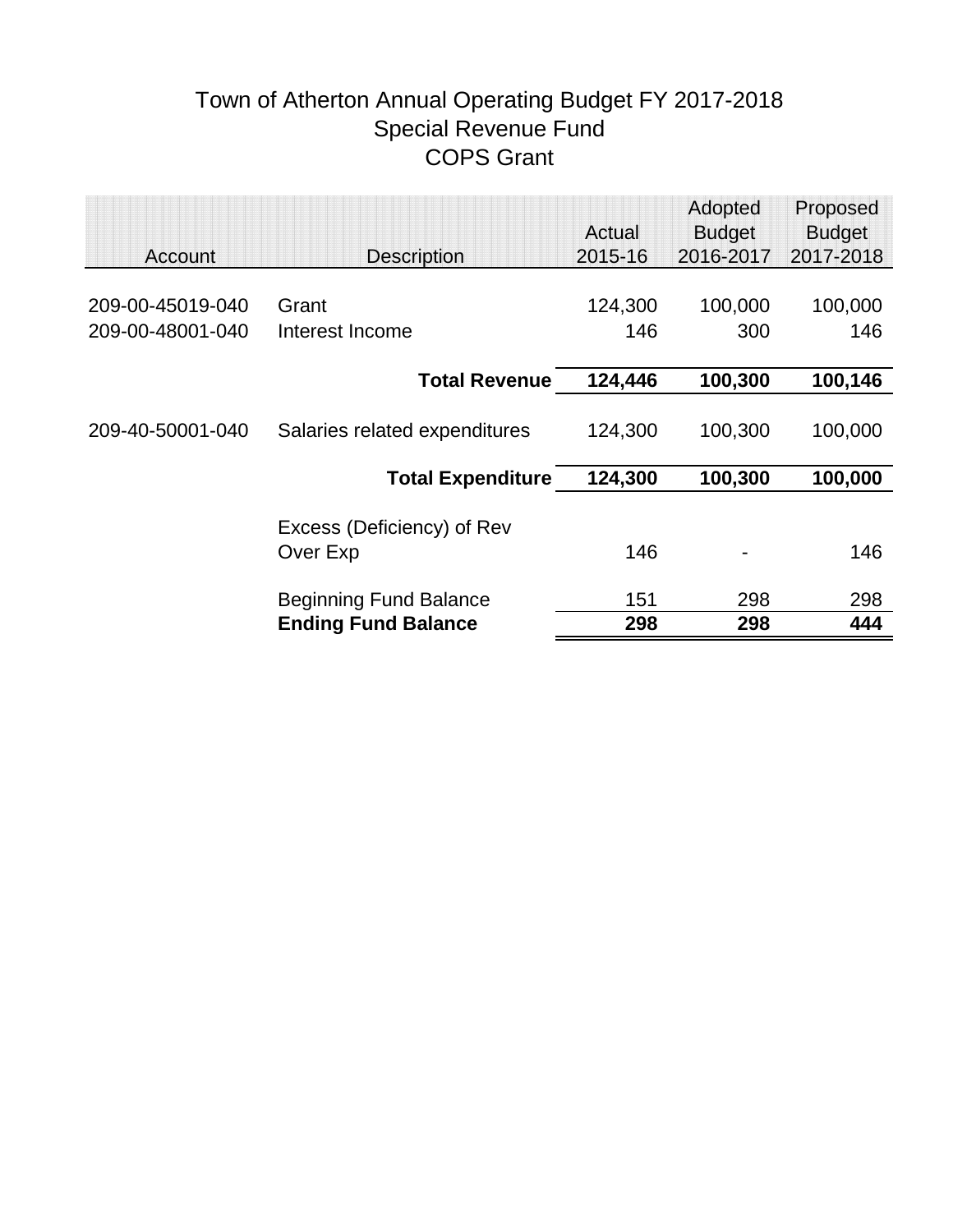### Town of Atherton Annual Operating Budget FY 2017-2018 Special Revenue Fund Evan Creative Design Fund

|                  |                                       |           | Adopted       | Adopted       | Proposed      |
|------------------|---------------------------------------|-----------|---------------|---------------|---------------|
|                  |                                       | Acutal    | <b>Budget</b> | <b>Budget</b> | <b>Budget</b> |
| Account          | <b>Description</b>                    | 2015-2016 | 2016-2017     | 2016-2017     | 2017-2018     |
| 215-00-48001-000 | Interest Income                       | 206       | 225           | 225           | 225           |
| 215-00-48501-000 | Donations/Contributions               |           |               |               |               |
|                  | <b>Total Revenue</b>                  | 206       | 225           | 225           | 225           |
| 215-30-53024-000 | Advertising/Noticing                  |           |               |               |               |
| 215-30-54007-000 | <b>Membership Dues</b>                |           |               |               |               |
| 215-30-54010-000 | <b>Other Contract Services</b>        | 16,845    | 14,000        | 10,745        | 14,000        |
| 215-30-54019-000 | <b>Community Educational Prog.</b>    |           |               |               |               |
| 215-30-54027-000 | Sponsorship/Contribution              |           |               |               |               |
| 215-30-55016-000 | <b>Other Supplies &amp; Materials</b> |           |               |               |               |
| 215-30-57010-000 | Misc. Capital Outlay                  |           |               |               |               |
|                  | <b>Total Expenditures</b>             | 16,845    | 14,000        | 10,745        | 14,000        |
|                  |                                       |           |               |               |               |
|                  | Excess (Deficiency) of Rev Over       |           |               |               |               |
|                  | Exp                                   | (16, 639) | (13, 775)     | (10, 520)     | (13, 775)     |
|                  | <b>Beginning Fund Balance</b>         | 45,686    | 29,047        | 29,047        | 18,527        |
|                  | <b>Ending Fund Balance</b>            | 29,047    | 15,272        | 18,527        | 4,752         |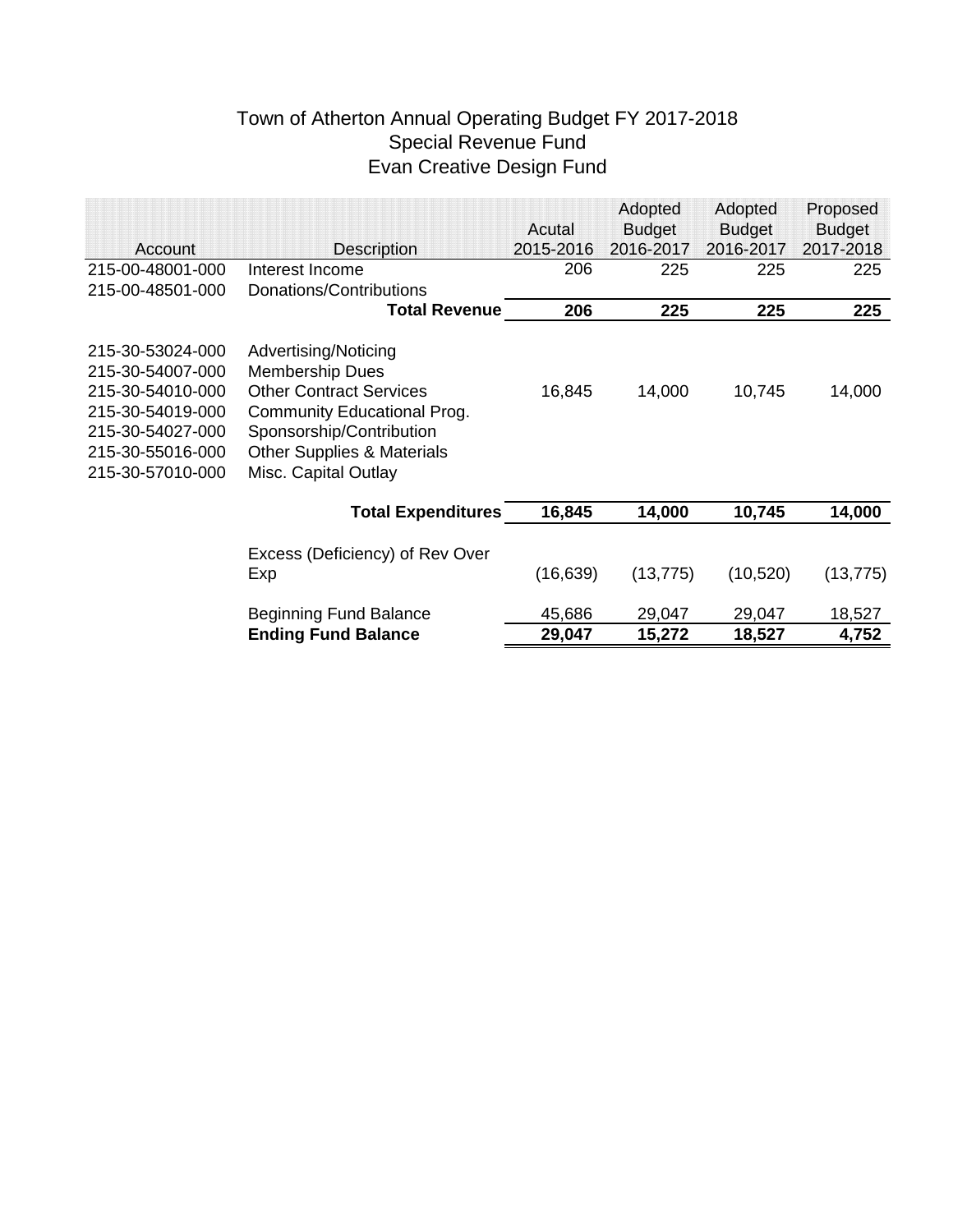|                                        | Adopted                                                                                                                                                                                                                                                                                   |                                                                                                                                   | Adopted                                                                     | Recomm                                                             |
|----------------------------------------|-------------------------------------------------------------------------------------------------------------------------------------------------------------------------------------------------------------------------------------------------------------------------------------------|-----------------------------------------------------------------------------------------------------------------------------------|-----------------------------------------------------------------------------|--------------------------------------------------------------------|
|                                        | <b>Budget</b>                                                                                                                                                                                                                                                                             | Actual                                                                                                                            | <b>Budget</b>                                                               | <b>Budget</b>                                                      |
| <b>Description</b>                     | 2015-2016                                                                                                                                                                                                                                                                                 | 2015-2016                                                                                                                         | 2016-2017                                                                   | 2017-2018                                                          |
|                                        |                                                                                                                                                                                                                                                                                           |                                                                                                                                   |                                                                             |                                                                    |
|                                        |                                                                                                                                                                                                                                                                                           |                                                                                                                                   |                                                                             | 2,600                                                              |
|                                        |                                                                                                                                                                                                                                                                                           |                                                                                                                                   |                                                                             |                                                                    |
|                                        |                                                                                                                                                                                                                                                                                           |                                                                                                                                   |                                                                             | 10,000                                                             |
|                                        |                                                                                                                                                                                                                                                                                           |                                                                                                                                   |                                                                             |                                                                    |
|                                        |                                                                                                                                                                                                                                                                                           |                                                                                                                                   |                                                                             | 254,500                                                            |
|                                        |                                                                                                                                                                                                                                                                                           |                                                                                                                                   |                                                                             | 8,000                                                              |
|                                        |                                                                                                                                                                                                                                                                                           |                                                                                                                                   |                                                                             | 9,000                                                              |
| Equip Replace Charges - DPW Park Maint | 3,000                                                                                                                                                                                                                                                                                     | 3,000                                                                                                                             | 3,000                                                                       | 3,000                                                              |
| Equip Replace Charges - Building Maint | 12,500                                                                                                                                                                                                                                                                                    | 12,500                                                                                                                            | 12,500                                                                      | 12,500                                                             |
| Sale of Property                       |                                                                                                                                                                                                                                                                                           |                                                                                                                                   |                                                                             |                                                                    |
|                                        |                                                                                                                                                                                                                                                                                           |                                                                                                                                   |                                                                             | 299,600                                                            |
|                                        |                                                                                                                                                                                                                                                                                           |                                                                                                                                   |                                                                             |                                                                    |
| Depreciation                           |                                                                                                                                                                                                                                                                                           |                                                                                                                                   |                                                                             |                                                                    |
| <b>Computer Software</b>               | 4,950                                                                                                                                                                                                                                                                                     |                                                                                                                                   | 4,950                                                                       | 4,950                                                              |
| <b>Computer Software</b>               | 15,700                                                                                                                                                                                                                                                                                    | 15,646                                                                                                                            |                                                                             |                                                                    |
| <b>Office Equip</b>                    |                                                                                                                                                                                                                                                                                           | 6,694                                                                                                                             |                                                                             |                                                                    |
| Machinery & Equipment                  | 64,043                                                                                                                                                                                                                                                                                    | 44,357                                                                                                                            | 76,320                                                                      | 94,500                                                             |
| <b>Vehicles &amp; Accessories</b>      |                                                                                                                                                                                                                                                                                           | 72,202                                                                                                                            | 105,000                                                                     | 160,000                                                            |
| Machinery & Equipment                  |                                                                                                                                                                                                                                                                                           |                                                                                                                                   | 60,000                                                                      |                                                                    |
| <b>Vehicles &amp; Accessories</b>      |                                                                                                                                                                                                                                                                                           | 16,867                                                                                                                            | 38,000                                                                      |                                                                    |
|                                        | 84,693                                                                                                                                                                                                                                                                                    | 155,766                                                                                                                           | 284,270                                                                     | 259,450                                                            |
| Excess (Deficiency) of Revenues Over   |                                                                                                                                                                                                                                                                                           |                                                                                                                                   |                                                                             |                                                                    |
| <b>Expenditures</b>                    | 37,350                                                                                                                                                                                                                                                                                    | (34, 256)                                                                                                                         | (57, 850)                                                                   | 40,150                                                             |
|                                        |                                                                                                                                                                                                                                                                                           |                                                                                                                                   |                                                                             | 604,097                                                            |
| <b>Ending Net Asset (Deficit)</b>      | 733,543                                                                                                                                                                                                                                                                                   | 661,947                                                                                                                           | 604,097                                                                     | 644,247                                                            |
|                                        | Interest on Investments<br>Equip Replace Charges - Admin<br>Equip Replace Charges - Finance<br>Equip Replace Charges - Building<br>Equip Replace Charges - Police<br>Equip Replace Charges - DPW Engineering<br>Equip Replace Charges - DPW Street Maint<br>Beginning Net Asset (Deficit) | 2,800<br>10,000<br>15,700<br>64,043<br>5,000<br>9,000<br>122,043<br><b>Total Revenues</b><br><b>Total Expenditures</b><br>696,193 | 2,267<br>10,000<br>15,700<br>64,043<br>5,000<br>9,000<br>121,510<br>696,203 | 2,600<br>10,000<br>181,320<br>8,000<br>9,000<br>226,420<br>661,947 |

# Town of Atherton Annual Operating Budget FY 2017-2018 Internal Service Fund Equipment Replacement Budget By Account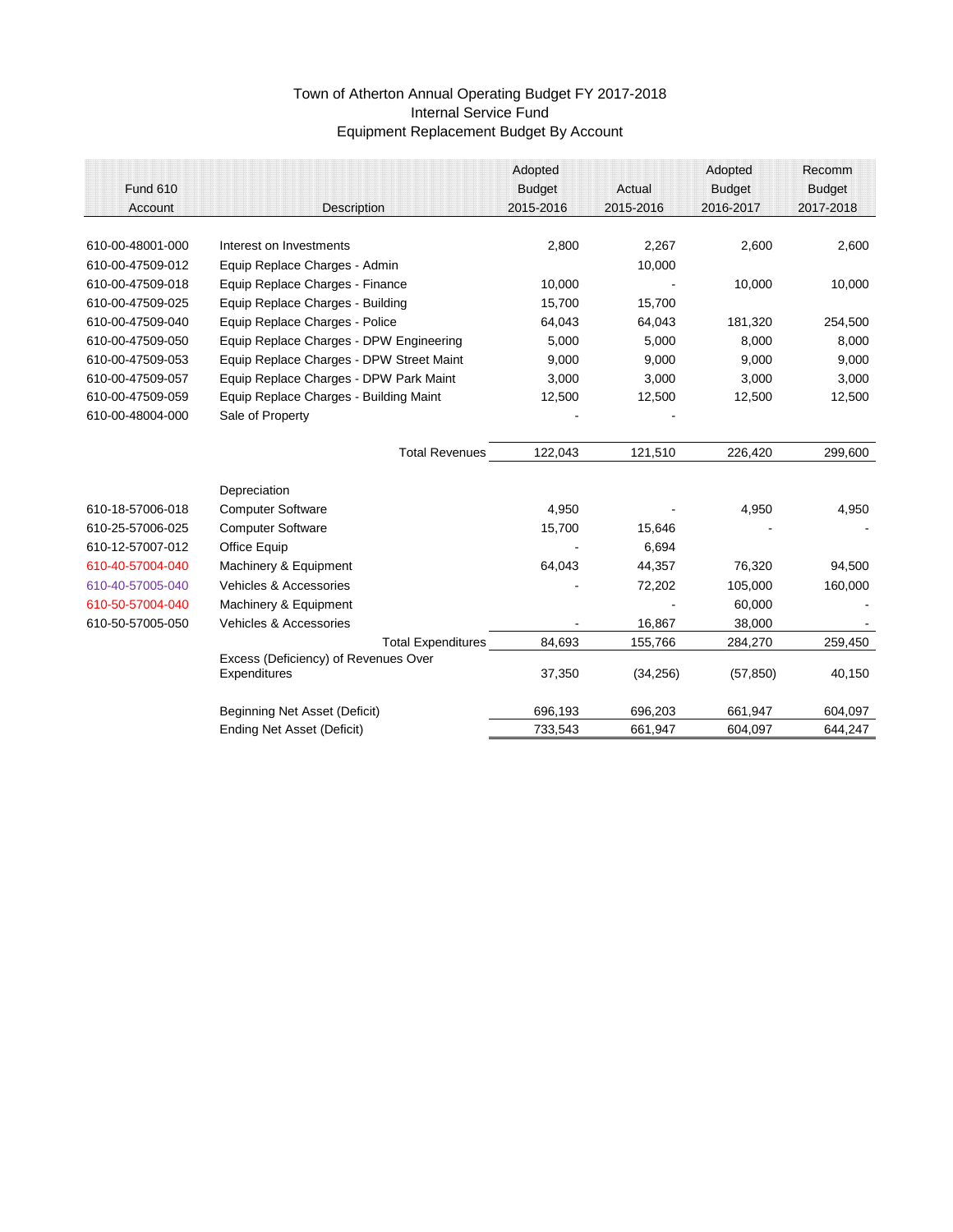|                  |                                                   | Adopted       |           | Adopted       | Recomm        |
|------------------|---------------------------------------------------|---------------|-----------|---------------|---------------|
| <b>Fund 614</b>  |                                                   | <b>Budget</b> | Actual    | <b>Budget</b> | <b>Budget</b> |
| Account          | Description                                       | 2015-2016     | 2015-2016 | 2016-2017     | 2017-2018     |
|                  |                                                   |               |           |               |               |
| 614-00-47503-012 | <b>Charges for Services - Admin Dept</b>          | 16,110        | 16,950    | 16,541        | 17,556        |
| 614-00-47503-018 | <b>Charges for Services - Finance Dept</b>        | 13,587        | 13,099    | 13,587        | 13,678        |
| 614-00-47503-025 | <b>Charges for Services - Building Dept</b>       | 4,941         | 5,034     | 4,921         | 5,215         |
| 614-00-47503-040 | <b>Charges for Services - Police Dept</b>         | 220,710       | 239,980   | 245,825       | 284,065       |
| 614-00-47503-050 | <b>Charges for Services - DPW Engineering</b>     | 5,791         | 5,922     | 5,791         | 6,090         |
| 614-00-47503-053 | <b>Charges for Services - DPW Street Maint</b>    | 2,801         | 2,811     | 2,801         | 2,886         |
| 614-00-47503-057 | <b>Charges for Services - DPW Park Maint</b>      | 1,121         | 1,125     | 1,121         | 1,154         |
| 614-00-47503-058 | Charges for Services - DPW Park Prog & Tennis Fd  | 1,121         | 1,125     | 1,121         | 1,154         |
| 614-00-47503-059 | <b>Charges for Services - DPW Building Maint</b>  | 560           | 562       | 560           | 577           |
| 614-00-48001-000 | Interest on Investments                           | 2,200         | 2,050     | 1,250         | 1,250         |
| 614-00-49001-000 | <b>Transfer From General Fund</b>                 | 631,243       | 631,243   |               |               |
|                  | <b>Total Revenues</b>                             | 900,185       | 919,900   | 293,518       | 333,625       |
| 614-30-51013-000 | <b>Worker's Comp Expense</b>                      | 115,000       | 740,803   | 146,079       | 194,285       |
| 614-30-51017-000 | Safety/Compliance Program Assessment              | 5,848         | 6,051     | 5,853         | 5,853         |
|                  | <b>Reserve Equity Contribution</b>                |               |           | 112,998       | 357,140       |
|                  | <b>Total Expenditures</b>                         | 120,848       | 746,854   | 264,930       | 557,278       |
|                  | Excess (Deficiency) of Revenues Over Expenditures | 779,337       | 173,046   | 28,588        | (223, 653)    |
|                  | Transfer-in                                       |               |           | 112,998       | 357,140       |
|                  | <b>Beginning Net Assets (Deficit)</b>             | 159,560       | 159,560   | 332,606       | 474,192       |
|                  | <b>Ending Net Assets (Deficit)</b>                | 938,897       | 332,606   | 474,192       | 607,679       |

### Town of Atherton Annual Operating Budget FY 2017-2018 Internal Service Fund Worker's Compensation Budget By Account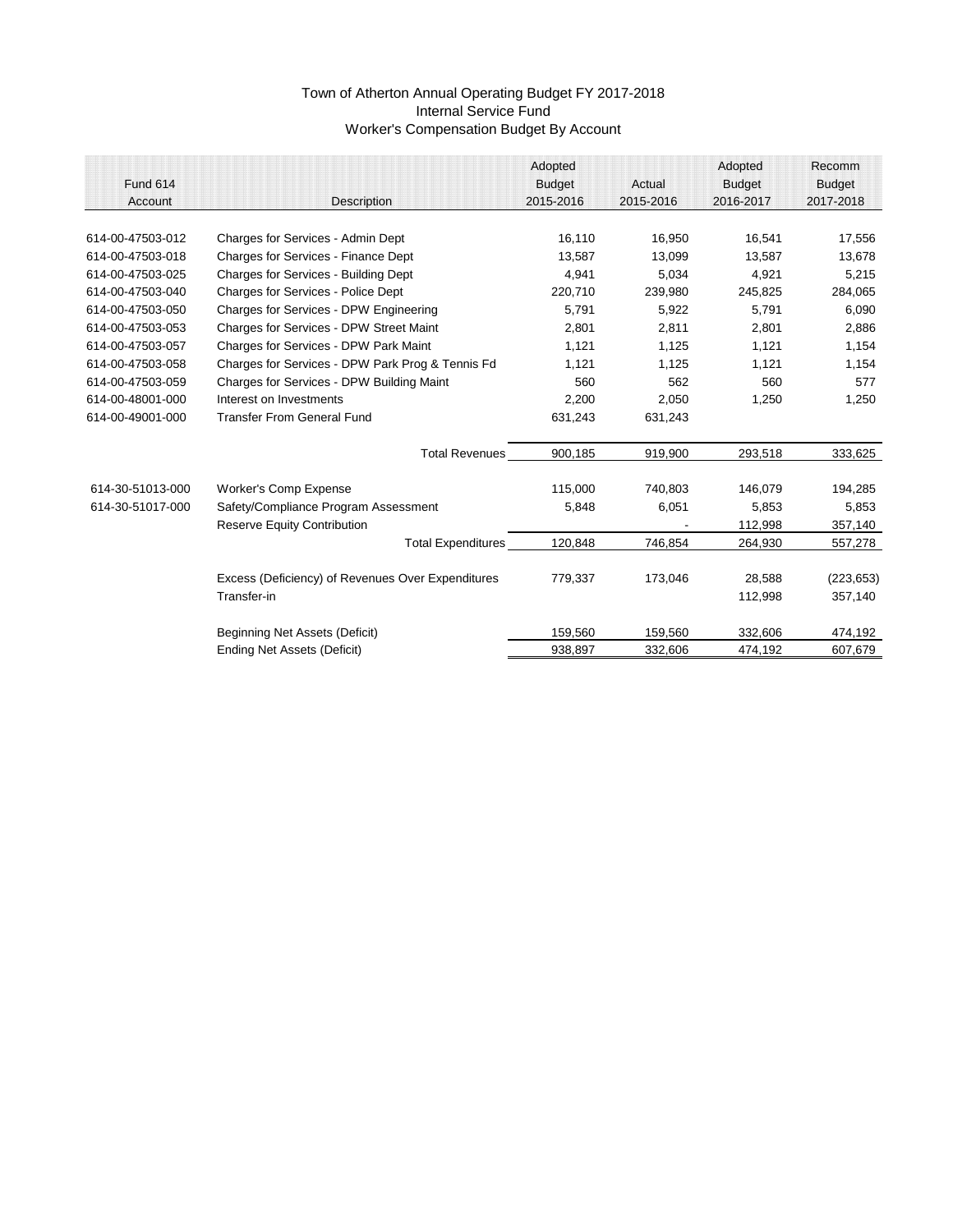# Town of Atherton Annual Operating Budget FY 2017-2018 Internal Service Fund General Liability Budget By Account

|                  |                                             |           | Adopted       | Recomm        |
|------------------|---------------------------------------------|-----------|---------------|---------------|
| <b>Fund 615</b>  |                                             | Actual    | <b>Budget</b> | <b>Budget</b> |
| Account          | <b>Description</b>                          | 2015-2016 | 2016-2017     | 2017-2018     |
|                  |                                             |           |               |               |
| 615-00-47504-000 | <b>Liability Insurance Charge</b>           | 124,079   | 236,486       | 225,616       |
| 615-00-47505-000 | <b>Employment Practice Liability Charge</b> |           | 39,637        | 35,996        |
| 615-00-48001-000 | Interest on Investments                     | 3,632     | 1,500         | 2,000         |
|                  |                                             |           |               |               |
|                  | <b>Total Revenues</b>                       | 127,711   | 277,623       | 263,612       |
|                  |                                             |           |               |               |
| 615-30-53019-000 | <b>Liability Insurance Expense</b>          | 130,890   | 136,486       | 125,616       |
| 615-30-53020-000 | <b>Employment Practice Liability</b>        |           | 39,637        | 35,996        |
| 615-30-53022-000 | <b>Liability Claim Expense</b>              | (33, 887) | 100,000       | 100,000       |
|                  |                                             |           |               |               |
|                  | <b>Total Expenditures</b>                   | 97,003    | 276,123       | 261,612       |
|                  |                                             |           |               |               |
|                  | Excess (Deficiency) of Revenue Over         |           |               |               |
|                  | <b>Expenditures</b>                         | 30,708    | 1,500         | 2,000         |
|                  |                                             |           |               |               |
|                  | Beginning Net Assets (Deficit)              | 444,823   | 475,531       | 477,031       |
|                  | <b>Ending Net Assets (Deficit)</b>          | 475,531   | 477,031       | 479,031       |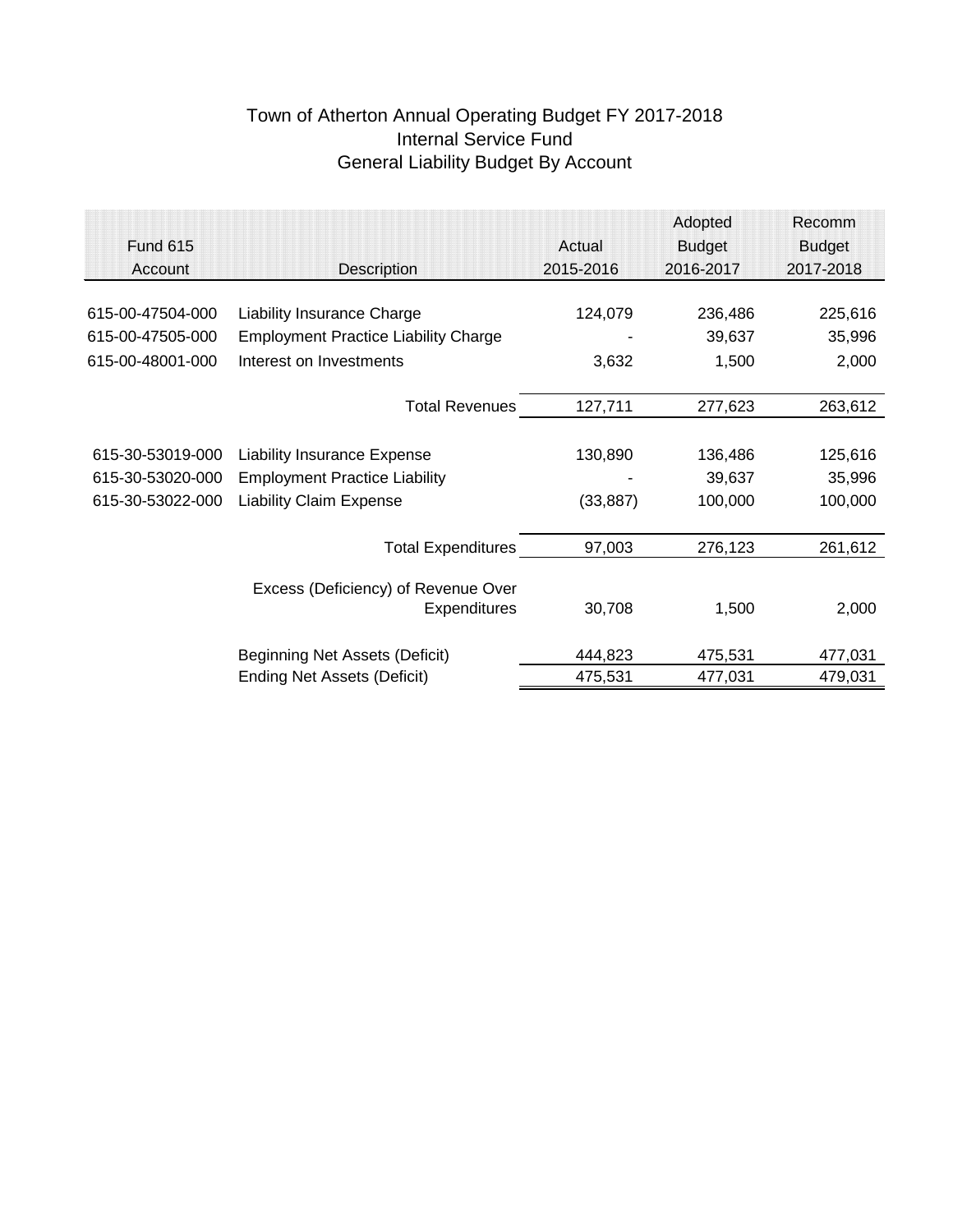### Town of Atherton Annual Operating Budget FY 2017-2018 Internal Service Fund Employee Benefits Budget By Account

| <b>Budget</b><br><b>Budget</b><br><b>Budget</b><br>2015-2016<br>2015-2016<br>2016-2017<br>2017-2018<br><b>Description</b><br>Account |         |
|--------------------------------------------------------------------------------------------------------------------------------------|---------|
| 616-00-47506-000<br><b>GASB 45 ARC - Contribution</b><br>680,684                                                                     |         |
| GASB 45 ARC - Admin<br>616-00-47506-012<br>59,210<br>59,210<br>47,754                                                                | 47,536  |
| 616-00-47506-018<br>GASB 45 ARC - Finance<br>24,068<br>24,068<br>27,437                                                              | 28,290  |
| 616-00-47506-025<br>GASB 45 ARC - Building<br>17,778<br>17,778<br>17,380                                                             | 27,696  |
| GASB 45 ARC - Police<br>616-00-47506-040<br>274,814<br>274,361<br>274,814                                                            | 299,266 |
| 616-00-47506-050<br>GASB 45 ARC - DPW Engineering<br>20,148<br>20,148<br>21,923                                                      | 32,110  |
| 616-00-47506-053<br><b>GASB 45 ARC - DPW Street Maint</b><br>49,855<br>49,855<br>49,848                                              | 47,612  |
| 616-00-47506-057<br><b>GASB 45 ARC - DPW Park Maint</b><br>4,166<br>4,166<br>4,164                                                   | 4,162   |
| 616-00-47506-058<br>GASB 45 ARC - DPW Park Program<br>4,388<br>4,386<br>4,388                                                        | 4,026   |
| 616-00-47507-012<br><b>EE Benefits Earned - Admin</b><br>4,028<br>4,135<br>4,065                                                     | 4,389   |
| 616-00-47507-018<br>3,397<br>3,169<br>3,397<br><b>EE Benefits Earned - Finance</b>                                                   | 3,420   |
| 1,185<br>1,163<br>1,180<br>616-00-47507-025<br><b>EE Benefits Earned - Building</b>                                                  | 1,254   |
| <b>EE Benefits Earned - Police</b><br>65,129<br>55,948<br>616-00-47507-040<br>65,757                                                 | 69,789  |
| 1,448<br>1,448<br>616-00-47507-050<br><b>EE Benefits Earned - DPW Engineering</b><br>1,375                                           | 1,448   |
| 616-00-47507-053<br><b>EE Benefits Earned - DPW Street Maint</b><br>700<br>701<br>701                                                | 721     |
| 280<br>616-00-47507-057<br><b>EE Benefits Earned - DPW Park Maint</b><br>281<br>281                                                  | 289     |
|                                                                                                                                      |         |
| 616-00-47507-058<br>EE Benefits Earned - DPW Park Program<br>281<br>280<br>281                                                       | 289     |
| 616-00-47507-059<br>EE Benefits Earned - DPW Bldg Maint<br>140<br>140<br>140                                                         | 209     |
| 616-00-47508-012<br>4,135<br>Unemploy Benefits - Admin<br>4,028<br>4,245                                                             | 4,389   |
| 616-00-47508-018<br><b>Unemploy Benefits - Finance</b><br>3,397<br>3,283<br>3,397                                                    | 3,420   |
| 616-00-47508-025<br><b>Unemploy Benefits - Building</b><br>1,185<br>1,164<br>1,180                                                   | 1,254   |
| 616-00-47508-040<br>33,305<br><b>Unemploy Benefits - Police</b><br>35,422<br>33,586                                                  | 35,641  |
| 616-00-47508-050<br><b>Unemploy Benefits - DPW Engineering</b><br>1,386<br>1,448<br>1,448                                            | 1,473   |
| 616-00-47508-053<br><b>Unemploy Benefits - DPW Street Maint</b><br>703<br>701<br>701                                                 | 721     |
| 616-00-47508-057<br><b>Unemploy Benefits - DPW Park Maint</b><br>281<br>281<br>281                                                   | 289     |
| 616-00-47508-058<br>Unemploy Benefits - DPW Park Program<br>281<br>281<br>281                                                        | 289     |
| 616-00-47508-059<br><b>Unemploy Benefits - DPW Building Maint</b><br>140<br>141<br>140                                               | 144     |
| 616-00-48001-000<br>Interest on Investments<br>4,500<br>10,422<br>4,100                                                              | 4,100   |
| <b>Transfer from General Fund</b><br>616-00-49001-000<br>680,684                                                                     | 92,188  |
| 1,259,558<br>573,822<br><b>Total Revenues</b><br>1,260,967                                                                           | 716,414 |
| 616-xx-51009-xxx<br><b>Retiree Health-Care OPEB</b><br>680,684                                                                       | 92,188  |
| 616-12-51009-012<br>Retiree Health-Care (Admin)<br>59,210<br>38,700<br>47,754                                                        | 47,536  |
| 616-18-51009-018<br>Retiree Health-Care (Finance)<br>24,068<br>24,974<br>27,437                                                      | 28,290  |
| 616-25-51009-025<br>Retiree Health-Care (Building)<br>17,380<br>17,778<br>30,761                                                     | 27,696  |
| 616-40-51009-040<br>Retiree Health-Care (Police)<br>274,814<br>261,310<br>274,361                                                    | 299,266 |
| 616-50-51009-050<br>Retiree Health-Care (Engineering)<br>20,148<br>21,923<br>20,340                                                  | 32,110  |
| 616-53-51009-053<br>Retiree Health-Care (Street Maint)<br>49,855<br>50,700<br>49,848                                                 | 47,612  |
| 616-57-51009-057<br>Retiree Health-Care (Park Maint)<br>4,166<br>4,164<br>4,249                                                      | 4,162   |
| 616-58-51009-058<br>Retiree Health-Care (Park Program)<br>4,388<br>4,020<br>4,386                                                    | 4,026   |
| 616-30-51016-030<br>50,000<br>35,000<br>Unemployment Insurance                                                                       | 15,000  |
| 616-30-50013-030<br><b>Enmployee Benefits Earned</b><br>121,687                                                                      |         |
| 616-30-51021-000<br>Net OPEB Expense<br>(94, 590)                                                                                    |         |